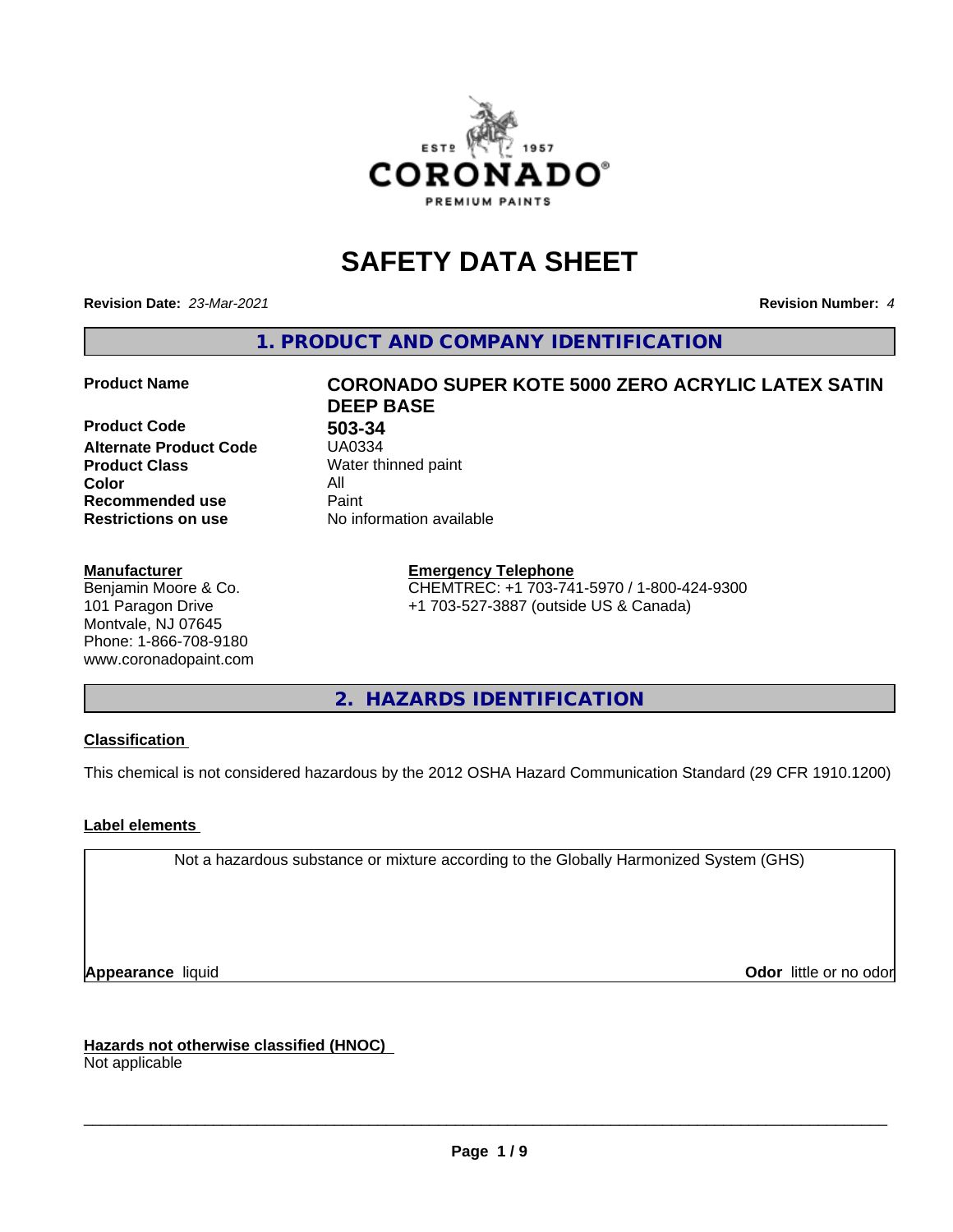#### **Other information**

No information available

 **WARNING:** This product contains isothiazolinone compounds at levels of <0.1%. These substances are biocides commonly found in most paints and a variety of personal care products as a preservative. Certain individuals may be sensitive or allergic to these substances, even at low levels.

\_\_\_\_\_\_\_\_\_\_\_\_\_\_\_\_\_\_\_\_\_\_\_\_\_\_\_\_\_\_\_\_\_\_\_\_\_\_\_\_\_\_\_\_\_\_\_\_\_\_\_\_\_\_\_\_\_\_\_\_\_\_\_\_\_\_\_\_\_\_\_\_\_\_\_\_\_\_\_\_\_\_\_\_\_\_\_\_\_\_\_\_\_

# **3. COMPOSITION INFORMATION ON COMPONENTS**

| <b>Chemical name</b> | <b>CAS No.</b> | Weight-% |
|----------------------|----------------|----------|
| Kaolin               | 1332-58-7      | -10      |
| Titanium dioxide     | 13463-67-7     | $-10$    |
| Nepheline syenite    | 37244-96-5     | $\sim$   |

|                                                  | <b>4. FIRST AID MEASURES</b>                                                                               |  |  |
|--------------------------------------------------|------------------------------------------------------------------------------------------------------------|--|--|
| <b>General Advice</b>                            | No hazards which require special first aid measures.                                                       |  |  |
| <b>Eye Contact</b>                               | Rinse thoroughly with plenty of water for at least 15 minutes and consult a<br>physician.                  |  |  |
| <b>Skin Contact</b>                              | Wash off immediately with soap and plenty of water while removing all<br>contaminated clothes and shoes.   |  |  |
| <b>Inhalation</b>                                | Move to fresh air. If symptoms persist, call a physician.                                                  |  |  |
| Ingestion                                        | Clean mouth with water and afterwards drink plenty of water. Consult a physician<br>if necessary.          |  |  |
| <b>Most Important</b><br><b>Symptoms/Effects</b> | None known.                                                                                                |  |  |
| <b>Notes To Physician</b>                        | Treat symptomatically.                                                                                     |  |  |
|                                                  | 5. FIRE-FIGHTING MEASURES                                                                                  |  |  |
| <b>Suitable Extinguishing Media</b>              | Use extinguishing measures that are appropriate to local<br>circumstances and the surrounding environment. |  |  |

| <b>Protective equipment and precautions for firefighters</b> As in any fire, wear self-contained breathing apparatus |                                                      |
|----------------------------------------------------------------------------------------------------------------------|------------------------------------------------------|
|                                                                                                                      | pressure-demand, MSHA/NIOSH (approved or equivalent) |
|                                                                                                                      | and full protective gear.                            |
|                                                                                                                      |                                                      |

extreme heat.

 $\overline{\phantom{a}}$  ,  $\overline{\phantom{a}}$  ,  $\overline{\phantom{a}}$  ,  $\overline{\phantom{a}}$  ,  $\overline{\phantom{a}}$  ,  $\overline{\phantom{a}}$  ,  $\overline{\phantom{a}}$  ,  $\overline{\phantom{a}}$  ,  $\overline{\phantom{a}}$  ,  $\overline{\phantom{a}}$  ,  $\overline{\phantom{a}}$  ,  $\overline{\phantom{a}}$  ,  $\overline{\phantom{a}}$  ,  $\overline{\phantom{a}}$  ,  $\overline{\phantom{a}}$  ,  $\overline{\phantom{a}}$ 

**Specific Hazards Arising From The Chemical Closed containers may rupture if exposed to fire or** 

| Sensitivity to mechanical impact | No |
|----------------------------------|----|
|                                  |    |

**Sensitivity to static discharge** No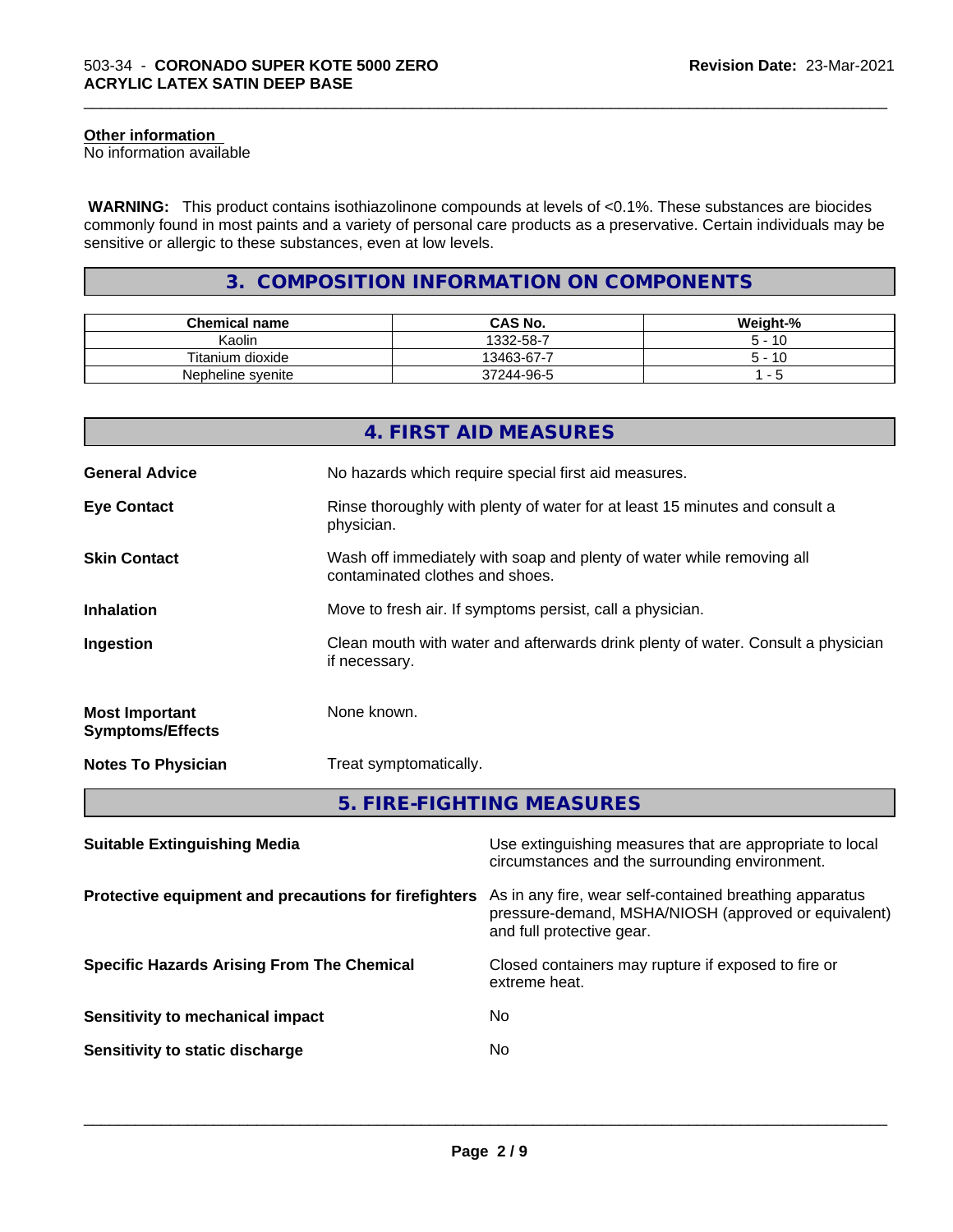| <b>Flash Point Data</b>                                       |                 |                                  |                                |
|---------------------------------------------------------------|-----------------|----------------------------------|--------------------------------|
| Flash point (°F)                                              |                 | Not applicable                   |                                |
| Flash Point (°C)                                              |                 | Not applicable                   |                                |
| <b>Method</b>                                                 |                 | Not applicable                   |                                |
| <b>Flammability Limits In Air</b>                             |                 |                                  |                                |
| Lower flammability limit:<br><b>Upper flammability limit:</b> |                 | Not applicable<br>Not applicable |                                |
| <b>NFPA</b><br>Health: 1                                      | Flammability: 0 | Instability: 0                   | <b>Special: Not Applicable</b> |
| <b>NFPA Legend</b><br>0 - Not Hazardous<br>1 - Slightly       |                 |                                  |                                |
| 2 - Moderate                                                  |                 |                                  |                                |

\_\_\_\_\_\_\_\_\_\_\_\_\_\_\_\_\_\_\_\_\_\_\_\_\_\_\_\_\_\_\_\_\_\_\_\_\_\_\_\_\_\_\_\_\_\_\_\_\_\_\_\_\_\_\_\_\_\_\_\_\_\_\_\_\_\_\_\_\_\_\_\_\_\_\_\_\_\_\_\_\_\_\_\_\_\_\_\_\_\_\_\_\_

- 
- 3 High
- 4 Severe

*The ratings assigned are only suggested ratings, the contractor/employer has ultimate responsibilities for NFPA ratings where this system is used.*

*Additional information regarding the NFPA rating system is available from the National Fire Protection Agency (NFPA) at www.nfpa.org.*

# **6. ACCIDENTAL RELEASE MEASURES**

| <b>Personal Precautions</b>      | Avoid contact with skin, eyes and clothing. Ensure adequate ventilation.                             |
|----------------------------------|------------------------------------------------------------------------------------------------------|
| <b>Other Information</b>         | Prevent further leakage or spillage if safe to do so.                                                |
| <b>Environmental precautions</b> | See Section 12 for additional Ecological Information.                                                |
| <b>Methods for Cleaning Up</b>   | Soak up with inert absorbent material. Sweep up and shovel into suitable<br>containers for disposal. |
|                                  | 7 HANDI ING AND STORAGE                                                                              |

| Avoid contact with skin, eyes and clothing. Avoid breathing vapors, spray mists or<br>sanding dust. In case of insufficient ventilation, wear suitable respiratory<br>equipment. |
|----------------------------------------------------------------------------------------------------------------------------------------------------------------------------------|
| Keep container tightly closed. Keep out of the reach of children.                                                                                                                |
| No information available                                                                                                                                                         |
|                                                                                                                                                                                  |

# **8. EXPOSURE CONTROLS/PERSONAL PROTECTION**

#### **Exposure Limits**

| <b>Chemical name</b> | <b>ACGIH TLV</b>                           | <b>OSHA PEL</b>           |
|----------------------|--------------------------------------------|---------------------------|
| Kaolin               | TWA: 2 $mg/m3$ particulate matter          | 15 mg/m $3$ - TWA         |
|                      | containing no asbestos and <1%             | $5 \text{ mg/m}^3$ - TWA  |
|                      | crystalline silica, respirable particulate |                           |
|                      | matter                                     |                           |
| Titanium dioxide     | TWA: $10 \text{ ma/m}^3$                   | $15 \text{ mg/m}^3$ - TWA |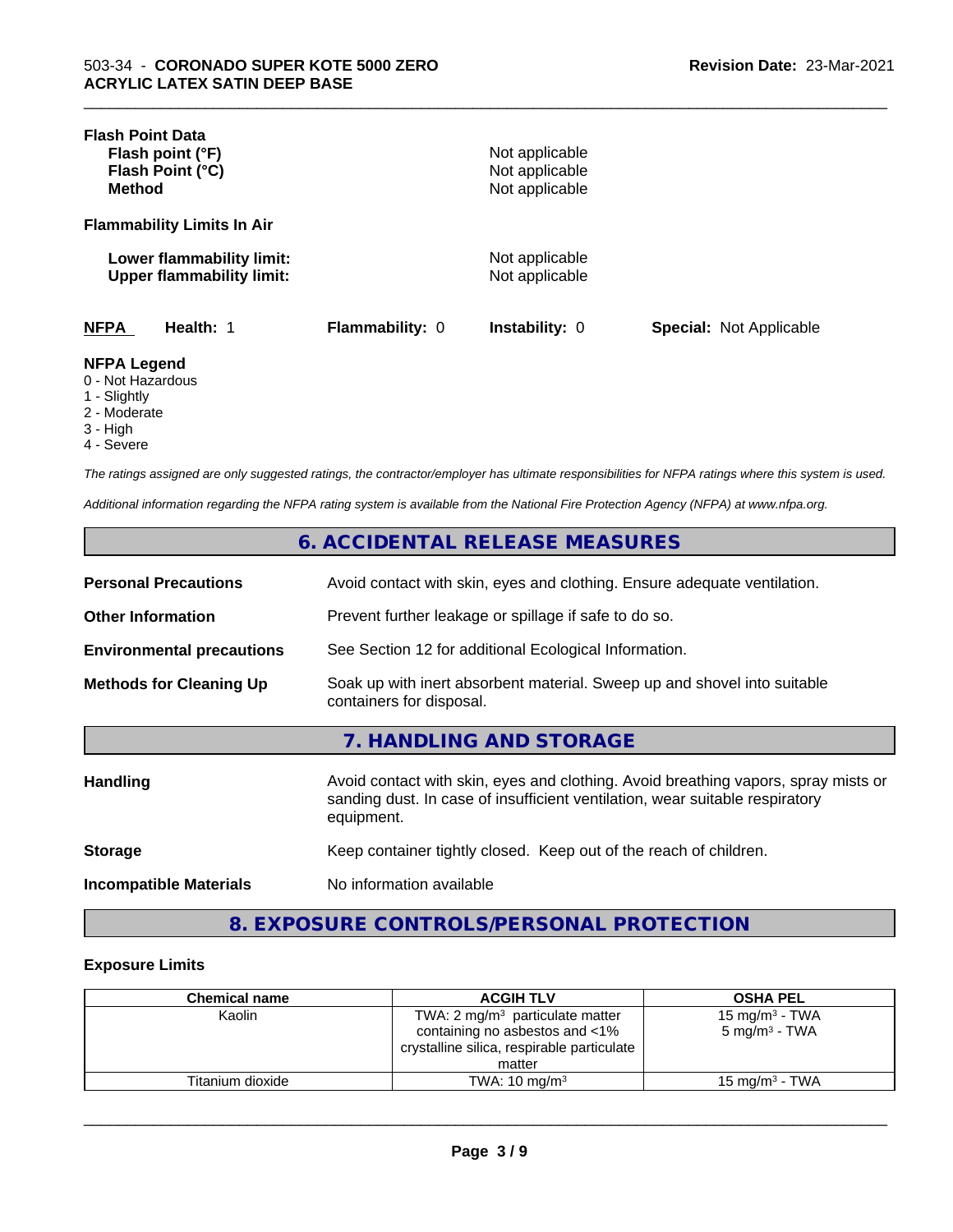#### **Legend**

ACGIH - American Conference of Governmental Industrial Hygienists Exposure Limits OSHA - Occupational Safety & Health Administration Exposure Limits N/E - Not Established

| <b>Engineering Measures</b>          | Ensure adequate ventilation, especially in confined areas.                                                                          |
|--------------------------------------|-------------------------------------------------------------------------------------------------------------------------------------|
| <b>Personal Protective Equipment</b> |                                                                                                                                     |
| <b>Eye/Face Protection</b>           | Safety glasses with side-shields.                                                                                                   |
| <b>Skin Protection</b>               | Protective gloves and impervious clothing.                                                                                          |
| <b>Respiratory Protection</b>        | In case of insufficient ventilation wear suitable respiratory equipment.                                                            |
| <b>Hygiene Measures</b>              | Avoid contact with skin, eyes and clothing. Remove and wash contaminated<br>clothing before re-use. Wash thoroughly after handling. |

# **9. PHYSICAL AND CHEMICAL PROPERTIES**

**Appearance** liquid<br> **Appearance** liquid<br> **Odor Odor Threshold** No information available **Density (Ibs/gal)** 9.3 - 9.7<br> **Specific Gravity** 6.11 - 1.16 **Specific Gravity pH pH**  $\blacksquare$ **Viscosity (cps)** No information available **Solubility(ies)** No information available **Water solubility** No information available **Evaporation Rate No information available No information available Vapor pressure** No information available **No information** available **Vapor density**<br> **We Solids**<br>
We Solid Wi, % Solids
25 - 45 **Wt. % Solids** 35 - 45<br> **Vol. % Solids** 25 - 35 **Vol. % Solids Wt. % Volatiles** 55 - 65<br> **Vol. % Volatiles** 65 - 75 **Vol. % Volatiles VOC Regulatory Limit (g/L)** < 5 **Boiling Point (°F)** 212 **Boiling Point (°C)** 100 **Freezing point (°F)** 32 **Freezing Point (°C)** 0 **Flash point (°F)** Not applicable **Flash Point (°C)** Not applicable **Method**<br> **Flammability (solid, gas)**<br> **Commability (solid, gas)**<br>
Mot applicable **Flammability** (solid, gas) **Upper flammability limit:**<br> **Lower flammability limit:** Not applicable Not applicable **Lower flammability limit:**<br> **Autoignition Temperature (°F)** Not applicable available and the Mustafable and Mustafable and Mustafable and Mu **Autoignition Temperature (°F) Autoignition Temperature (°C)** No information available **Decomposition Temperature (°F)** No information available **Decomposition Temperature (°C)** No information available **Partition coefficient** and the settlement of the settlement of the No information available

little or no odor

 $\overline{\phantom{a}}$  ,  $\overline{\phantom{a}}$  ,  $\overline{\phantom{a}}$  ,  $\overline{\phantom{a}}$  ,  $\overline{\phantom{a}}$  ,  $\overline{\phantom{a}}$  ,  $\overline{\phantom{a}}$  ,  $\overline{\phantom{a}}$  ,  $\overline{\phantom{a}}$  ,  $\overline{\phantom{a}}$  ,  $\overline{\phantom{a}}$  ,  $\overline{\phantom{a}}$  ,  $\overline{\phantom{a}}$  ,  $\overline{\phantom{a}}$  ,  $\overline{\phantom{a}}$  ,  $\overline{\phantom{a}}$ 

\_\_\_\_\_\_\_\_\_\_\_\_\_\_\_\_\_\_\_\_\_\_\_\_\_\_\_\_\_\_\_\_\_\_\_\_\_\_\_\_\_\_\_\_\_\_\_\_\_\_\_\_\_\_\_\_\_\_\_\_\_\_\_\_\_\_\_\_\_\_\_\_\_\_\_\_\_\_\_\_\_\_\_\_\_\_\_\_\_\_\_\_\_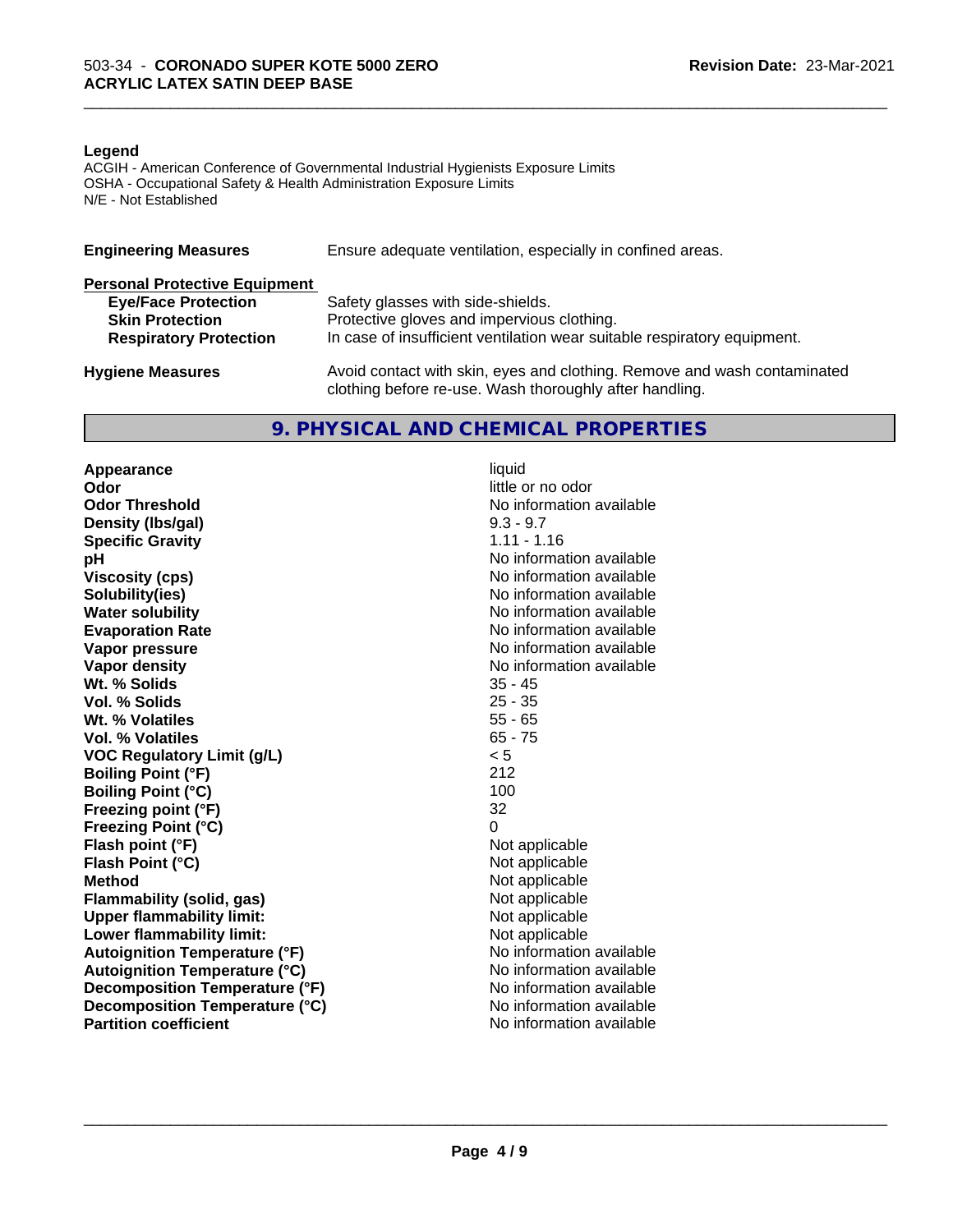|                                                                              |                                            | 10. STABILITY AND REACTIVITY                                                               |  |  |
|------------------------------------------------------------------------------|--------------------------------------------|--------------------------------------------------------------------------------------------|--|--|
| <b>Reactivity</b>                                                            | Not Applicable                             |                                                                                            |  |  |
| <b>Chemical Stability</b>                                                    | Stable under normal conditions.            |                                                                                            |  |  |
| <b>Conditions to avoid</b>                                                   |                                            | Prevent from freezing.                                                                     |  |  |
| <b>Incompatible Materials</b>                                                |                                            | No materials to be especially mentioned.                                                   |  |  |
| <b>Hazardous Decomposition Products</b>                                      |                                            | None under normal use.                                                                     |  |  |
| Possibility of hazardous reactions                                           |                                            | None under normal conditions of use.                                                       |  |  |
|                                                                              |                                            | 11. TOXICOLOGICAL INFORMATION                                                              |  |  |
| <b>Product Information</b>                                                   |                                            |                                                                                            |  |  |
| Information on likely routes of exposure                                     |                                            |                                                                                            |  |  |
| <b>Principal Routes of Exposure</b>                                          | Eye contact, skin contact and inhalation.  |                                                                                            |  |  |
|                                                                              |                                            |                                                                                            |  |  |
| <b>Acute Toxicity</b>                                                        |                                            |                                                                                            |  |  |
| <b>Product Information</b>                                                   | No information available                   |                                                                                            |  |  |
| Symptoms related to the physical, chemical and toxicological characteristics |                                            |                                                                                            |  |  |
| <b>Symptoms</b>                                                              | No information available                   |                                                                                            |  |  |
|                                                                              |                                            | Delayed and immediate effects as well as chronic effects from short and long-term exposure |  |  |
| Eye contact                                                                  | May cause slight irritation.               |                                                                                            |  |  |
| <b>Skin contact</b>                                                          |                                            | Substance may cause slight skin irritation. Prolonged or repeated contact may dry          |  |  |
|                                                                              | skin and cause irritation.                 |                                                                                            |  |  |
| <b>Inhalation</b>                                                            | May cause irritation of respiratory tract. |                                                                                            |  |  |
| Ingestion                                                                    |                                            | Ingestion may cause gastrointestinal irritation, nausea, vomiting and diarrhea.            |  |  |
| <b>Sensitization</b>                                                         | No information available                   |                                                                                            |  |  |
| <b>Neurological Effects</b>                                                  | No information available.                  |                                                                                            |  |  |
| <b>Mutagenic Effects</b>                                                     | No information available.                  |                                                                                            |  |  |
| <b>Reproductive Effects</b>                                                  | No information available.                  |                                                                                            |  |  |
| <b>Developmental Effects</b>                                                 | No information available.                  |                                                                                            |  |  |
| <b>Target organ effects</b>                                                  | No information available.                  |                                                                                            |  |  |
| <b>STOT - single exposure</b>                                                | No information available.                  |                                                                                            |  |  |
| <b>STOT - repeated exposure</b>                                              | No information available.                  |                                                                                            |  |  |
| Other adverse effects                                                        | No information available.                  |                                                                                            |  |  |
| <b>Aspiration Hazard</b>                                                     | No information available                   |                                                                                            |  |  |
| <b>Numerical measures of toxicity</b>                                        |                                            |                                                                                            |  |  |
| The following values are calculated based on chapter 3.1 of the GHS document |                                            |                                                                                            |  |  |

**ATEmix (oral)** 181912 mg/kg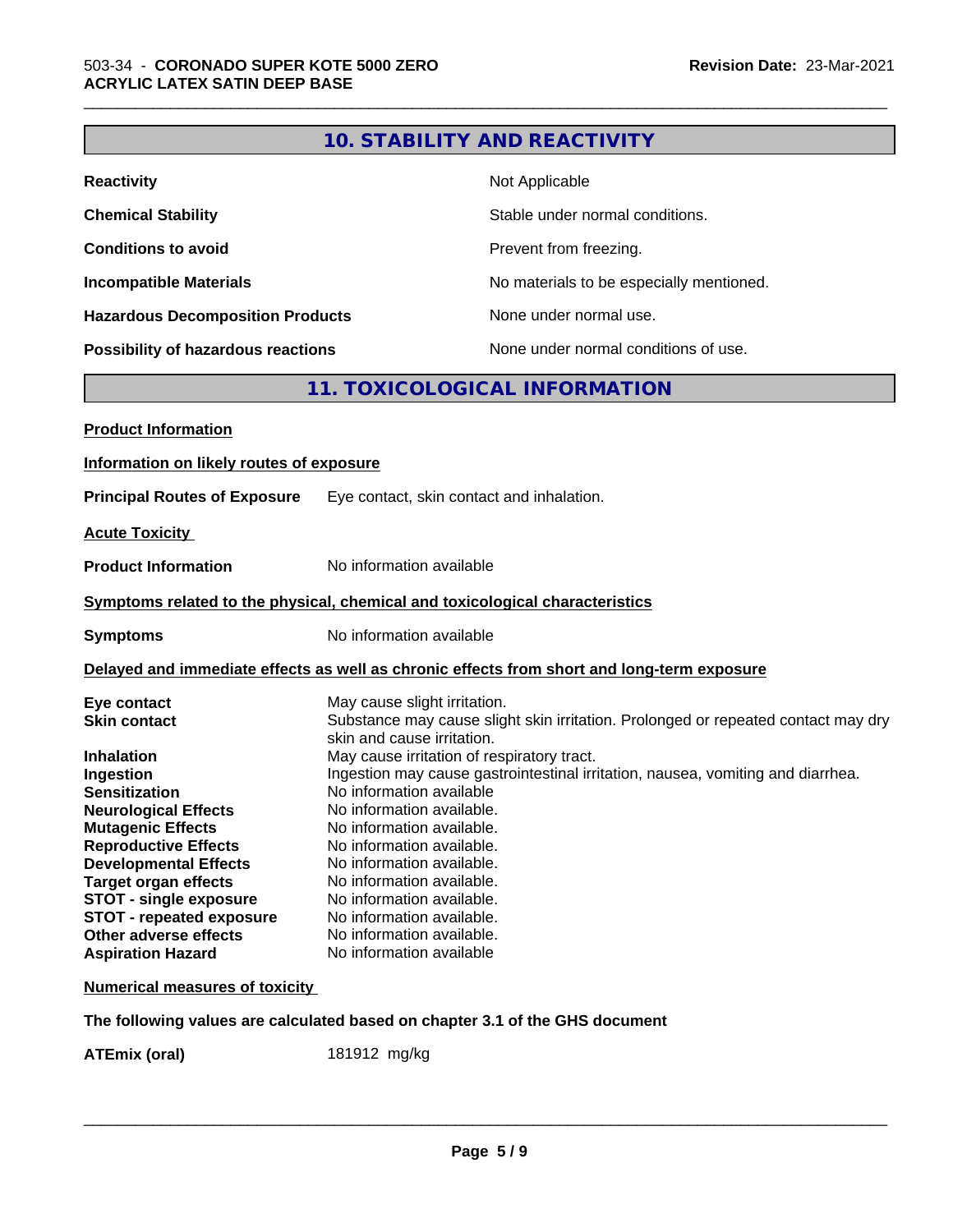#### **Component Information**

| Chemical name                  | Oral LD50            | Dermal LD50          | Inhalation LC50 |
|--------------------------------|----------------------|----------------------|-----------------|
| Kaolin<br>1332-58-7            | $>$ 5000 mg/kg (Rat) | $>$ 5000 mg/kg (Rat) |                 |
| Titanium dioxide<br>13463-67-7 | > 10000 mg/kg (Rat)  |                      |                 |

\_\_\_\_\_\_\_\_\_\_\_\_\_\_\_\_\_\_\_\_\_\_\_\_\_\_\_\_\_\_\_\_\_\_\_\_\_\_\_\_\_\_\_\_\_\_\_\_\_\_\_\_\_\_\_\_\_\_\_\_\_\_\_\_\_\_\_\_\_\_\_\_\_\_\_\_\_\_\_\_\_\_\_\_\_\_\_\_\_\_\_\_\_

#### **Chronic Toxicity**

#### **Carcinogenicity**

*The information below indicateswhether each agency has listed any ingredient as a carcinogen:.*

| <b>Chemical name</b>          | <b>IARC</b>                      | <b>NTP</b> | <b>OSHA</b>    |
|-------------------------------|----------------------------------|------------|----------------|
|                               | . .<br>2B<br>: Human<br>Possible |            | Listed<br>____ |
| $-1$<br>. dioxide<br>⊺itanıum | Carcinogen                       |            |                |

• Although IARC has classified titanium dioxide as possibly carcinogenic to humans (2B), their summary concludes: "No significant exposure to titanium dioxide is thought to occur during the use of products in which titanium dioxide is bound to other materials, such as paint."

#### **Legend**

IARC - International Agency for Research on Cancer NTP - National Toxicity Program OSHA - Occupational Safety & Health Administration

**12. ECOLOGICAL INFORMATION**

### **Ecotoxicity Effects**

The environmental impact of this product has not been fully investigated.

### **Product Information**

#### **Acute Toxicity to Fish**

No information available

#### **Acute Toxicity to Aquatic Invertebrates**

No information available

#### **Acute Toxicity to Aquatic Plants**

No information available

#### **Persistence / Degradability**

No information available.

#### **Bioaccumulation**

There is no data for this product.

#### **Mobility in Environmental Media**

No information available.

#### **Ozone**

No information available

### **Component Information**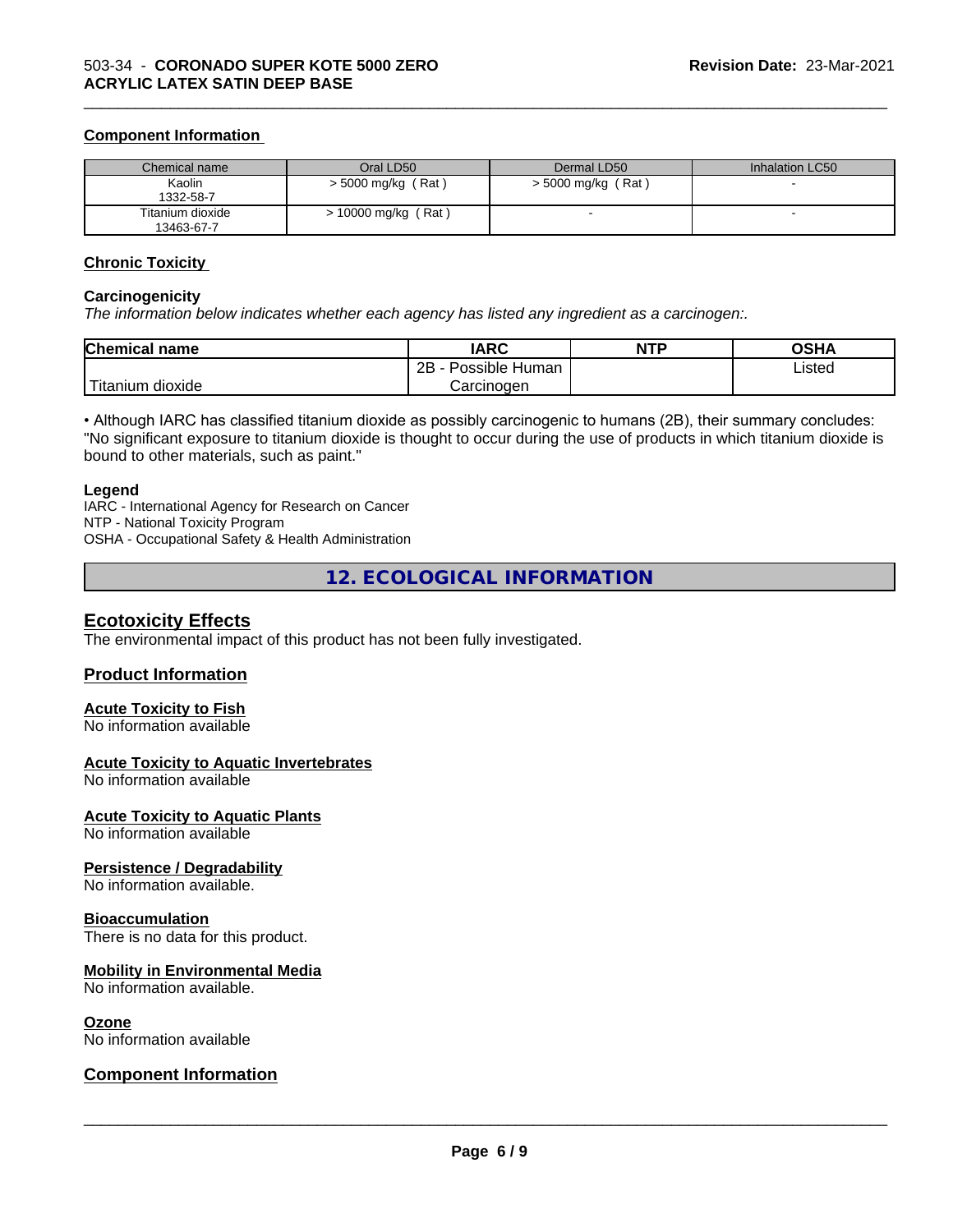### **Acute Toxicity to Fish**

#### Titanium dioxide

 $LC50:$  > 1000 mg/L (Fathead Minnow - 96 hr.)

#### **Acute Toxicity to Aquatic Invertebrates**

No information available

#### **Acute Toxicity to Aquatic Plants**

No information available

|                              | 13. DISPOSAL CONSIDERATIONS                                                                                                                                                                                               |  |
|------------------------------|---------------------------------------------------------------------------------------------------------------------------------------------------------------------------------------------------------------------------|--|
| <b>Waste Disposal Method</b> | Dispose of in accordance with federal, state, and local regulations. Local<br>requirements may vary, consult your sanitation department or state-designated<br>environmental protection agency for more disposal options. |  |
|                              | 14. TRANSPORT INFORMATION                                                                                                                                                                                                 |  |
| <b>DOT</b>                   | Not regulated                                                                                                                                                                                                             |  |
| <b>ICAO/IATA</b>             | Not regulated                                                                                                                                                                                                             |  |
| <b>IMDG / IMO</b>            | Not regulated                                                                                                                                                                                                             |  |
|                              | <b>15. REGULATORY INFORMATION</b>                                                                                                                                                                                         |  |

\_\_\_\_\_\_\_\_\_\_\_\_\_\_\_\_\_\_\_\_\_\_\_\_\_\_\_\_\_\_\_\_\_\_\_\_\_\_\_\_\_\_\_\_\_\_\_\_\_\_\_\_\_\_\_\_\_\_\_\_\_\_\_\_\_\_\_\_\_\_\_\_\_\_\_\_\_\_\_\_\_\_\_\_\_\_\_\_\_\_\_\_\_

# **International Inventories**

| <b>TSCA: United States</b> | Yes - All components are listed or exempt. |
|----------------------------|--------------------------------------------|
| <b>DSL: Canada</b>         | Yes - All components are listed or exempt. |

# **Federal Regulations**

| SARA 311/312 hazardous categorization |    |  |
|---------------------------------------|----|--|
| Acute health hazard                   | Nο |  |
| Chronic Health Hazard                 | No |  |
| Fire hazard                           | Nο |  |
| Sudden release of pressure hazard     | No |  |
| Reactive Hazard                       | No |  |

#### **SARA 313**

Section 313 of Title III of the Superfund Amendments and Reauthorization Act of 1986 (SARA). This product contains a chemical or chemicals which are subject to the reporting requirements of the Act and Title 40 of the Code of Federal Regulations, Part 372:

*None*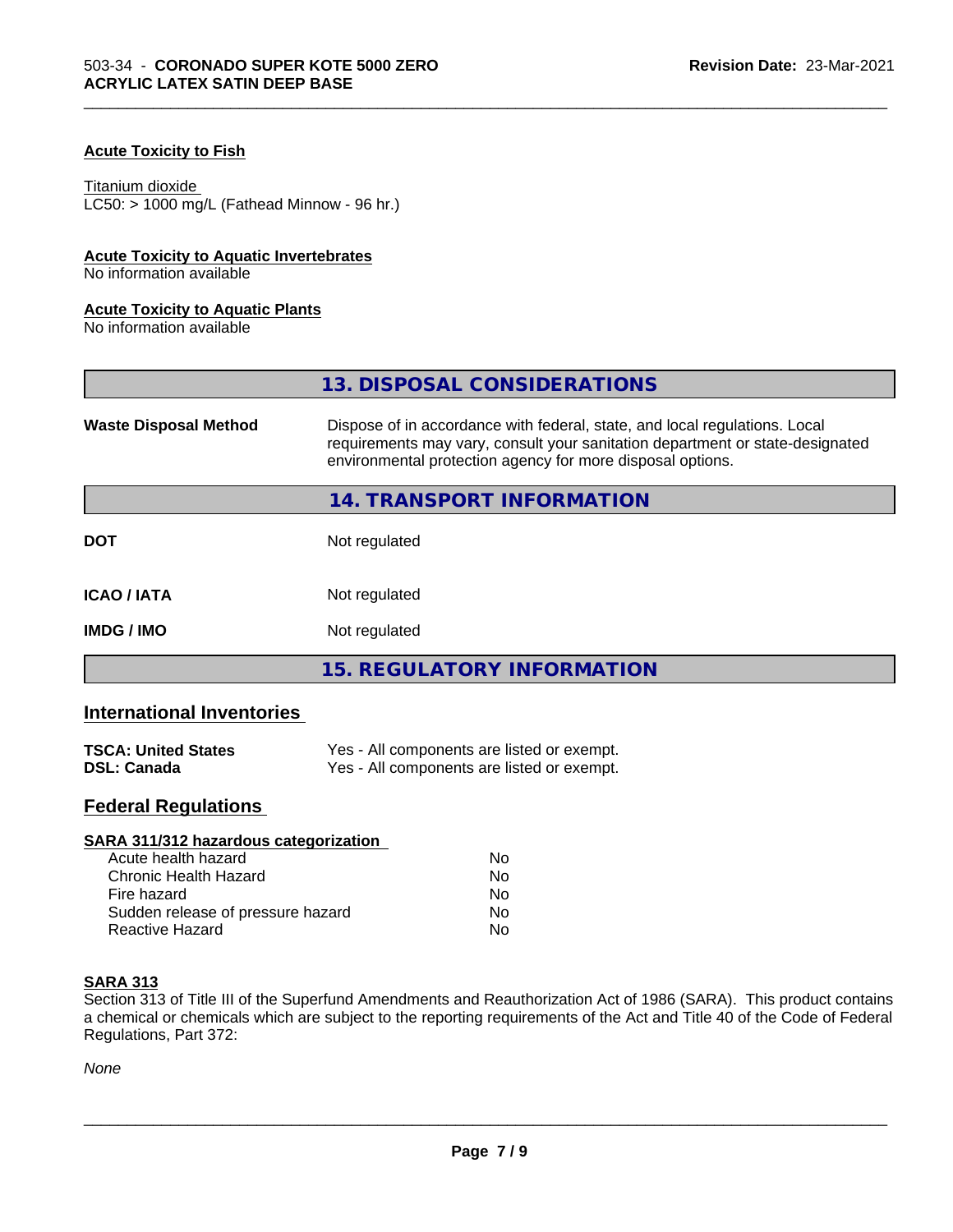#### **Clean Air Act,Section 112 Hazardous Air Pollutants (HAPs) (see 40 CFR 61)**

This product contains the following HAPs:

*None*

## **US State Regulations**

**California Proposition 65**

**A** WARNING: Cancer and Reproductive Harm– www.P65warnings.ca.gov

#### **State Right-to-Know**

| Chemical<br>name     | . .<br>Mas<br>.eh…eatt<br>⊶aChus∈us | Jersev<br>Nev <sup>.</sup> | Pennsvlvania |
|----------------------|-------------------------------------|----------------------------|--------------|
| Kaolır               |                                     |                            |              |
| dioxide<br>l itanium |                                     |                            |              |

\_\_\_\_\_\_\_\_\_\_\_\_\_\_\_\_\_\_\_\_\_\_\_\_\_\_\_\_\_\_\_\_\_\_\_\_\_\_\_\_\_\_\_\_\_\_\_\_\_\_\_\_\_\_\_\_\_\_\_\_\_\_\_\_\_\_\_\_\_\_\_\_\_\_\_\_\_\_\_\_\_\_\_\_\_\_\_\_\_\_\_\_\_

#### **Legend**

X - Listed

# **16. OTHER INFORMATION**

| HMIS<br><b>Flammability: 0</b><br>Health: 1<br><b>Reactivity: 0 PPE: -</b> |  |  |
|----------------------------------------------------------------------------|--|--|
|----------------------------------------------------------------------------|--|--|

### **HMIS Legend**

- 0 Minimal Hazard
- 1 Slight Hazard
- 2 Moderate Hazard
- 3 Serious Hazard
- 4 Severe Hazard - Chronic Hazard

X - Consult your supervisor or S.O.P. for "Special" handling instructions.

*Note: The PPE rating has intentionally been left blank. Choose appropriate PPE that will protect employees from the hazards the material will present under the actual normal conditions of use.*

*Caution: HMISÒ ratings are based on a 0-4 rating scale, with 0 representing minimal hazards or risks, and 4 representing significant hazards or risks. Although HMISÒ ratings are not required on MSDSs under 29 CFR 1910.1200, the preparer, has chosen to provide them. HMISÒ ratings are to be used only in conjunction with a fully implemented HMISÒ program by workers who have received appropriate HMISÒ training. HMISÒ is a registered trade and service mark of the NPCA. HMISÒ materials may be purchased exclusively from J. J. Keller (800) 327-6868.*

 **WARNING!** If you scrape, sand, or remove old paint, you may release lead dust. LEAD IS TOXIC. EXPOSURE TO LEAD DUST CAN CAUSE SERIOUS ILLNESS, SUCH AS BRAIN DAMAGE, ESPECIALLY IN CHILDREN. PREGNANT WOMEN SHOULD ALSO AVOID EXPOSURE.Wear a NIOSH approved respirator to control lead exposure. Clean up carefully with a HEPA vacuum and a wet mop. Before you start, find out how to protect yourself and your family by contacting the National Lead Information Hotline at 1-800-424-LEAD or log on to www.epa.gov/lead.

**Prepared By** Product Stewardship Department